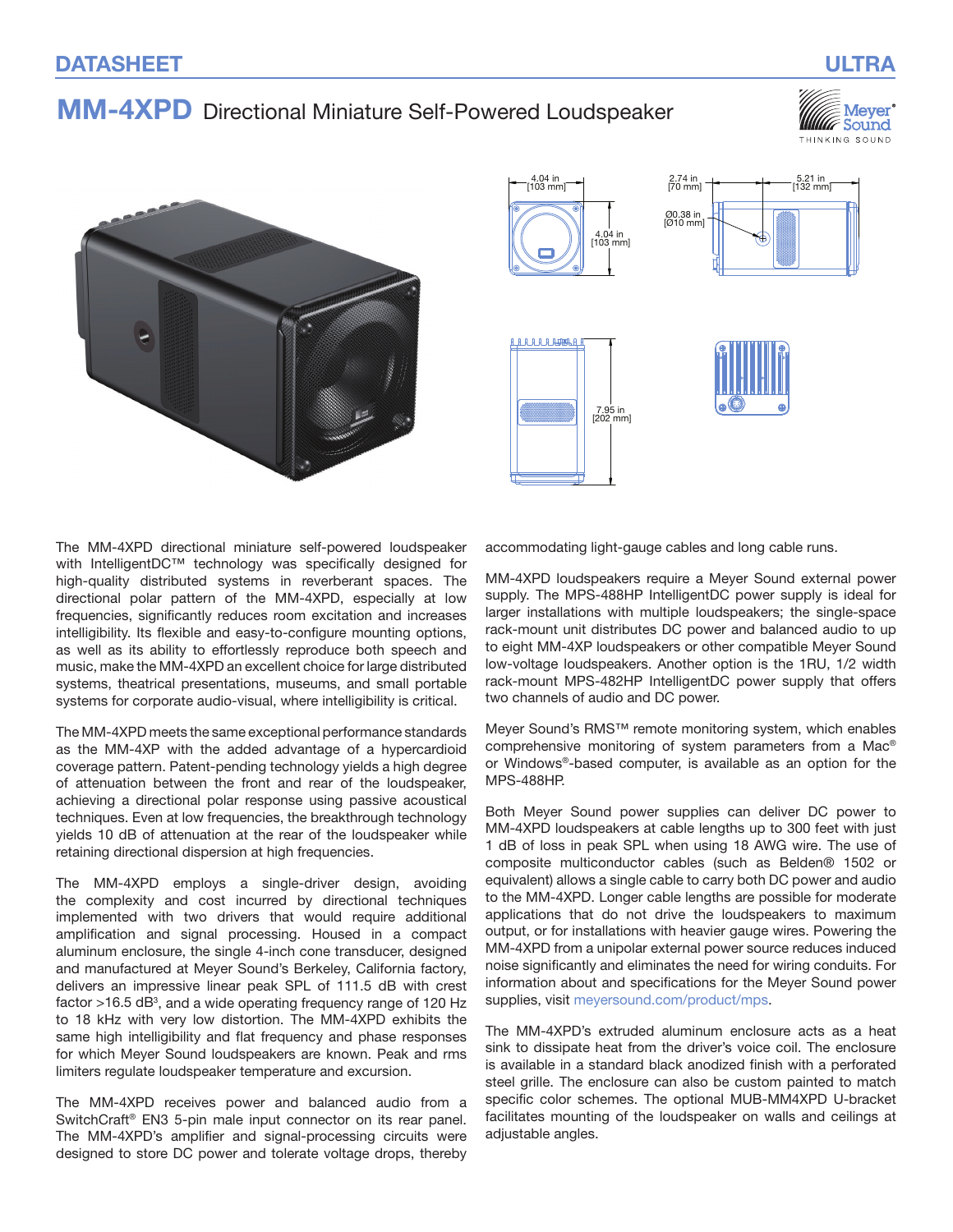### FEATURES AND BENEFITS

- Directional hypercardioid pattern provides 10 dB of attenuation between the front and rear of the loudspeaker, even at low frequencies
- Directional pattern reduces room excitation, desirable in highly reverberant spaces
- Extremely compact size fits in small spaces
- Patent-pending, passive, single-driver directional technology minimizes energy consumption, weight, and cabinet volume
- Convenient U-bracket enables quick and easy mounting

### APPLICATIONS

- Restaurants, bars, and highly reverberant public spaces
- Large distributed systems
- Trade show presentations

## ACCESSORIES AND ASSOCIATED PRODUCTS

MUB-MM4XPD Mounting U-Bracket: Allows the MM-4XPD to be mounted on any flat surface at adjustable angles (includes mounting hardware).

Galileo GALAXY Network Platform: The Galileo GALAXY Network Platform provides state-of-the-art audio control technology for loudspeaker systems with multiple zones. With immaculate sonic performance, it provides a powerful tool set for corrective room equalization and creative finetuning for a full range of applications.

MPS-488HP External Power Supply: Rack-mount unit that delivers balanced audio and high-current DC power to up to eight loudspeakers; versions available with either Phoenix or EN3 channel output connectors.

MPS-482HP External Power Supply: 1RU 1/2 width rack unit that delivers balanced audio and high-current DC power to up to two audio channels; optional accessories for rack, wall, ceiling, pole, or truss mounting.



MUB-MM4XPD Mounting U-Bracket

1888 00000000. 

GALAXY Network Platform MPS-488HP External Power

 $\begin{bmatrix} 0 \\ 0 \end{bmatrix} \square \begin{bmatrix} \begin{matrix} 0 \\ 0 \\ 0 \end{matrix} \end{bmatrix} \square \begin{bmatrix} \begin{matrix} 0 \\ 0 \\ 0 \end{matrix} \end{bmatrix} \begin{bmatrix} \begin{matrix} 0 \\ 0 \\ 0 \end{matrix} \end{bmatrix} \begin{bmatrix} \begin{matrix} 0 \\ 0 \\ 0 \end{matrix} \end{bmatrix} \begin{bmatrix} \begin{matrix} 0 \\ 0 \\ 0 \end{matrix} \end{bmatrix} \begin{bmatrix} \begin{matrix} 0 \\ 0 \\ 0 \end{matrix} \end{bmatrix}$ 

Supply

.O. E.  $\ddot{\circ}$ 

MPS-482HP External Power Supply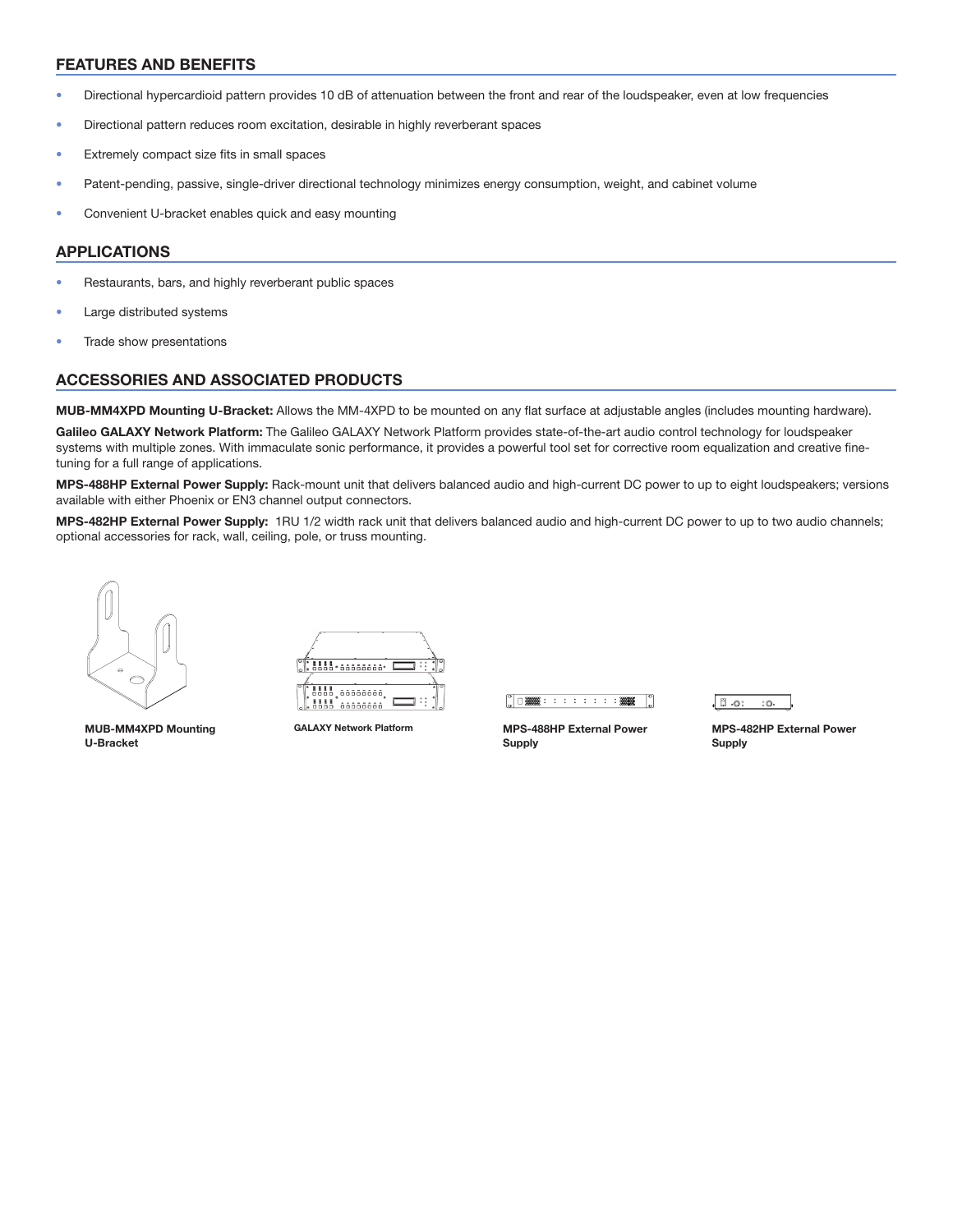## SPECIFICATIONS

| <b>ACOUSTICAL</b>                              |                                                                                                                                                                |
|------------------------------------------------|----------------------------------------------------------------------------------------------------------------------------------------------------------------|
| <b>Operating Frequency Range<sup>1</sup></b>   | 120 Hz - 18 kHz                                                                                                                                                |
| Frequency Response <sup>2</sup>                | 135 Hz - 17 kHz ±4 dB                                                                                                                                          |
| <b>Phase Response</b>                          | 330 Hz - 20 kHz ±45°                                                                                                                                           |
| Linear Peak SPL <sup>3</sup>                   | 111.5 dB (M-noise) with crest factor >16.5 dB, 109 dB (Pink noise), 111 dB (B-noise)                                                                           |
| <b>COVERAGE</b>                                |                                                                                                                                                                |
|                                                | Hypercardioid response with <10 dB front-to-back ratio up to 500 Hz                                                                                            |
|                                                | 120° (500 Hz - 4 kHz); 80° (4 kHz - 10 kHz ±10°)                                                                                                               |
| <b>TRANSDUCERS</b>                             |                                                                                                                                                                |
|                                                | One 4-inch cone driver; $4 \Omega$ nominal impedance                                                                                                           |
| <b>AUDIO INPUT</b>                             |                                                                                                                                                                |
| <b>Type</b>                                    | Differential, electronically balanced                                                                                                                          |
| Maximum Common Mode Range                      | $±5$ V DC                                                                                                                                                      |
| Connectors                                     | SwitchCraft EN3 5-pin male (two pins for 48 V DC power, three pins for balanced audio)                                                                         |
| Input Impedance                                | 10 $k\Omega$ electronically balanced                                                                                                                           |
|                                                | Pin 1: DC power $(-)$                                                                                                                                          |
|                                                | Pin 2: $DC$ power $(+)$                                                                                                                                        |
| Wiring                                         | Pin 3: Audio shield, chassis/earth                                                                                                                             |
|                                                | Pin 4: Audio $(-)$                                                                                                                                             |
|                                                | Pin 5: Audio $(+)$                                                                                                                                             |
| <b>Nominal Input Sensitivity</b>               | -2.5 dBV (0.75 V rms) continuous average is typically the onset of limiting for noise and music                                                                |
| <b>Input Level</b>                             | Audio source must be capable of producing +16 dBV (6.3 V rms) into 600 $\Omega$ to produce maximum<br>peak SPL over the operating bandwidth of the loudspeaker |
| <b>AMPLIFIER</b>                               |                                                                                                                                                                |
| <b>Type</b>                                    | Class-D                                                                                                                                                        |
| <b>Total Output Power4</b>                     | 440 W peak                                                                                                                                                     |
| THD, IM, TIM                                   | < 0.02%                                                                                                                                                        |
| Cooling                                        | Convection                                                                                                                                                     |
| <b>DC POWER<sup>5</sup></b>                    |                                                                                                                                                                |
| Connector                                      | SwitchCraft EN3 5-pin male (two pins for 48 V DC power, three pins for balanced audio)                                                                         |
| Safety Agency Rated Voltage Range <sup>6</sup> | 48 V DC                                                                                                                                                        |
| <b>CURRENT DRAW</b>                            |                                                                                                                                                                |
| <b>Idle Current</b>                            | 0.16 A rms                                                                                                                                                     |
| Maximum Long-Term Continuous Current (>10 sec) | 0.7 A rms                                                                                                                                                      |
| Burst Current (<1 sec)                         | $2.2A$ rms                                                                                                                                                     |
| Maximum Instantaneous Peak Current             | 2.35 A peak                                                                                                                                                    |
| <b>Inrush Current</b>                          | $<$ 7.0 A peak                                                                                                                                                 |
| <b>PHYSICAL</b>                                |                                                                                                                                                                |
| <b>Dimensions</b>                              | W: 4.04 in (103 mm) x H: 4.04 in (103 mm) x D: 7.95 in (202 mm) D with connector: 10.20 in (259 mm)                                                            |
| Weight                                         | 5.2 lb (2.4 kg)                                                                                                                                                |
| Enclosure                                      | Extruded aluminum with black anodized finish                                                                                                                   |
| <b>Protective Grille</b>                       | Perforated steel                                                                                                                                               |
| <b>Mounting</b>                                | Two 3/8 inch-16 side inserts; optional MUB-MM4XPD U-bracket                                                                                                    |